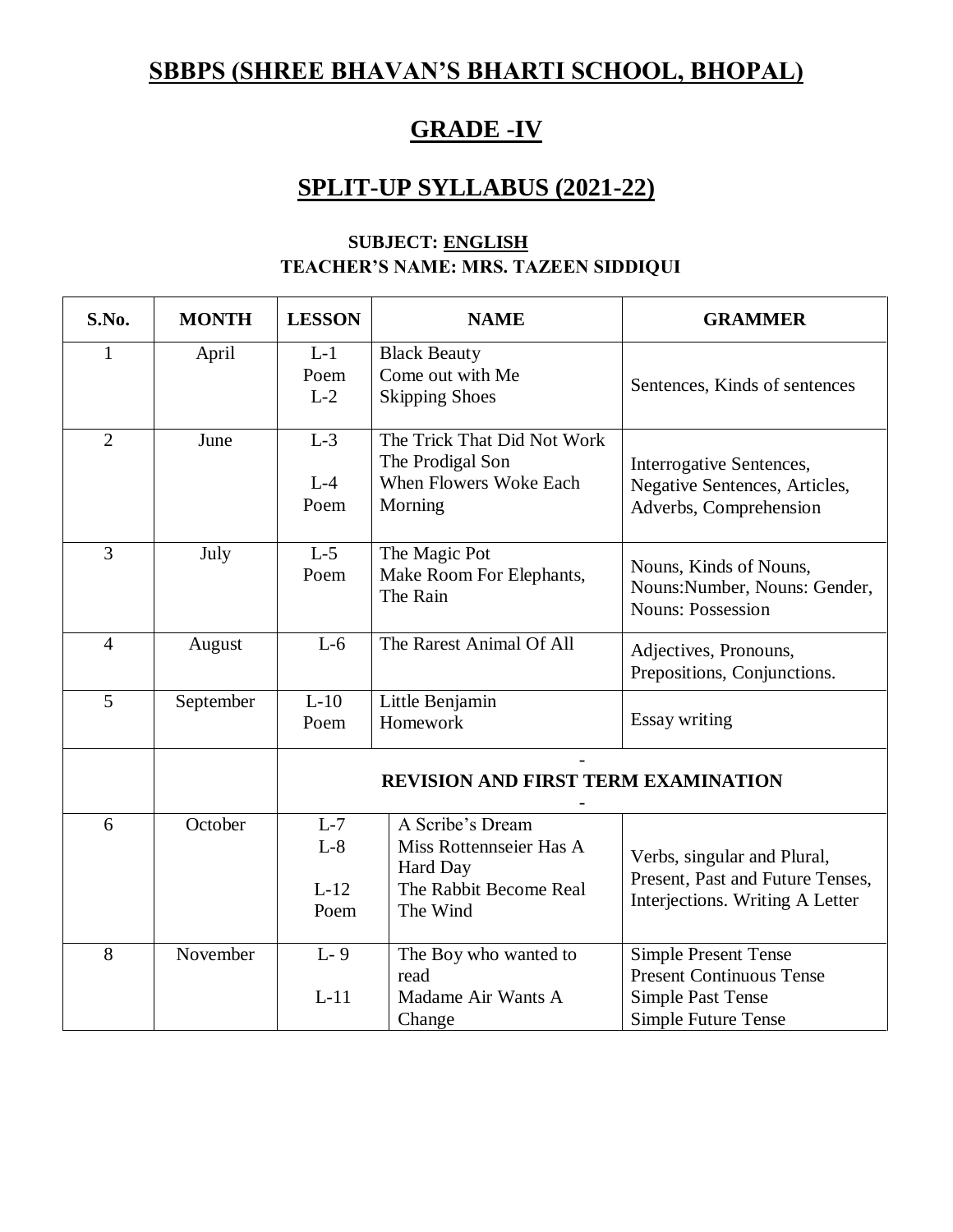#### **SUBJECT: HINDI TEACHER'S NAME: MRS. SHEETAL CHOUBEY**

| S.NO           | <b>MONTH</b>     | <b>CONTENT</b>                                                                                                                                                                                                                                          |
|----------------|------------------|---------------------------------------------------------------------------------------------------------------------------------------------------------------------------------------------------------------------------------------------------------|
| $\mathbf{1}$   | <b>APRIL</b>     | 000 1 000000 000 00, 000 2 00 0000 00 000 00<br>0000000 000 1 0000 , 000 2 0000 00000, 000 3 0000 00 00000                                                                                                                                              |
| $\overline{2}$ | <b>JUNE</b>      | 00000 0000000 000 4 000000, 000 5 0000, 000 6 000                                                                                                                                                                                                       |
| 3              | <b>JULY</b>      | 000 6 0000 00 00 0000 00, 000 7 00000, 000 8 0000 00 0000, 000 9<br>0000 00 0000 0000000 000 7 000000000 0000 ,000 8 00000 0000,                                                                                                                        |
| $\overline{4}$ | <b>AUGUST</b>    | 000 10 0000 00 0000 ,000 11 000000000 0000, 000 12 000 00 0000,<br>0000, 000 13 0000000                                                                                                                                                                 |
| $\overline{5}$ | <b>SEPTEMBER</b> | <b>DOODDOODDO Term1 Exam</b>                                                                                                                                                                                                                            |
| 6              | <b>OCTOBER</b>   | 000 13 0000000000, 000 14 00000000, 000 15 0000 000000,<br>0000000 000 14 000000, 000 15 000000, 000 16 000                                                                                                                                             |
| 7              | <b>NOVEMBER</b>  | 000 16 0000 00 0000, 000 17 0000, 000 18 00000 000000 00000<br>0000, 000 19 00 00 0000 00, 000 20 00000 000000000 00,<br>0000000 000 17 0000000 0000, 18 0000000 0000, 19 00000 00000<br>DOO 20 00000 , 000 21 0000000 ,000 23 00000 0000, 000 24 00000 |
| 8              | <b>DECEMBER</b>  | 88888888888<br>$PT-II$                                                                                                                                                                                                                                  |
| 9              | <b>JANUARY</b>   | <b>REBERHERE</b>                                                                                                                                                                                                                                        |
| 10.            | <b>DECEMBER</b>  | <b>FINAL EXAM</b>                                                                                                                                                                                                                                       |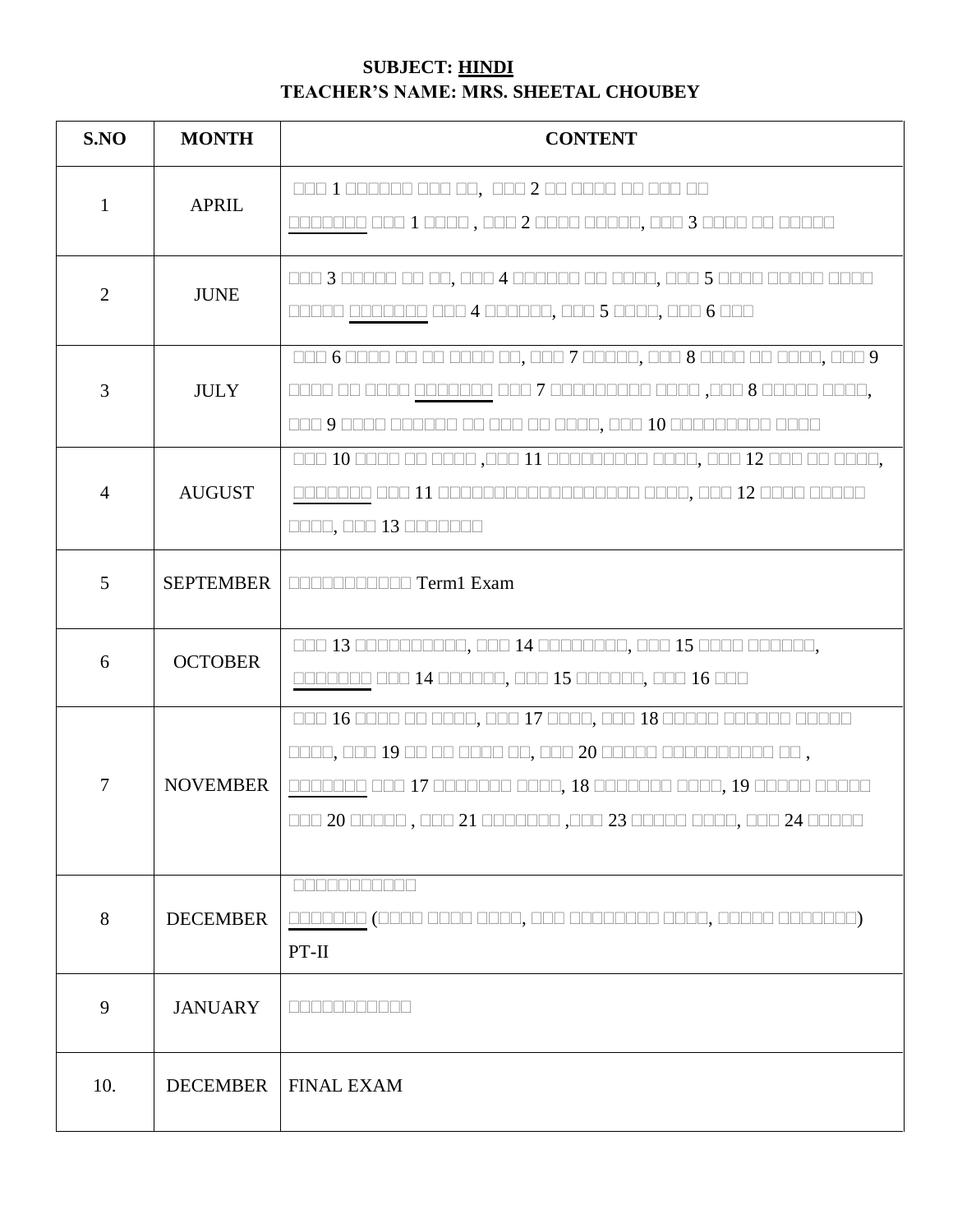#### **SUBJECT: MATHEMATICS TEACHER'S NAME: MRS. PAYAL PARIHAR**

| <b>S.NO.</b> | <b>MONTH</b> | <b>CHAPTER</b> | <b>CONTENT</b>       |
|--------------|--------------|----------------|----------------------|
|              | <b>APRIL</b> |                | <b>NUMERATION</b>    |
|              |              | ∼.             | <b>ROMAN NUMBERS</b> |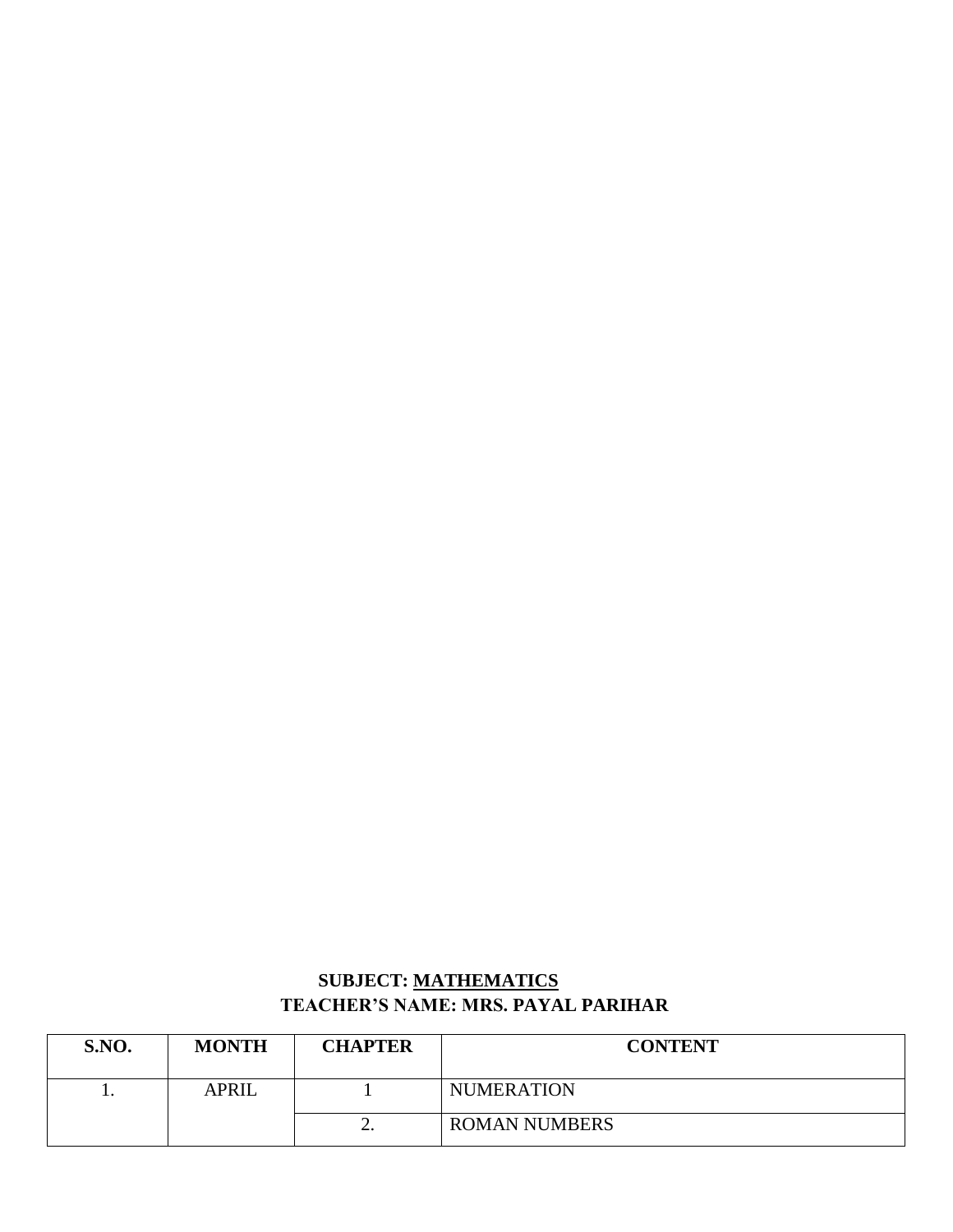| 2.               | <b>JUNE</b>      | 3.                       | ADDITION AND SUBTRACTION          |
|------------------|------------------|--------------------------|-----------------------------------|
|                  |                  | $\overline{4}$ .         | <b>MULTIPLICATION</b>             |
|                  |                  | 5.                       | <b>DIVISION</b>                   |
| $\overline{3}$ . | <b>JULY</b>      | 6.                       | FRACTION AND MULTIPLES            |
|                  |                  | 7.                       | <b>FRACTION-I</b>                 |
|                  |                  | 8.                       | FRACTION-II                       |
| $\overline{4}$ . | <b>AUGUST</b>    | 16.                      | <b>DATA HANDLING</b>              |
|                  |                  | 17.                      | <b>PATTERNS</b>                   |
| 5.               | <b>SEPTEMBER</b> | $\overline{\phantom{0}}$ | <b>REVISION AND TERM - I EXAM</b> |
| 6                | <b>OCTOBER</b>   | 9.                       | <b>DECIMALS</b>                   |
|                  |                  | 10.                      | <b>MEASUREMENT</b>                |
|                  |                  | 11.                      | <b>GEOMERTY</b>                   |
| 7.               | <b>NOVEMBER</b>  | 12.                      | <b>POLGONS</b>                    |
|                  |                  | 13.                      | <b>SYMMERTY</b>                   |
| 8.               | <b>DECEMBER</b>  | 14.                      | <b>TIME AND CALENDER</b>          |
|                  |                  | 15.                      | PERIMETER AND AREA                |
| 9.               | <b>JANUARY</b>   | $\overline{\phantom{0}}$ | <b>REVISION</b>                   |
| 10.              | <b>FEBRUARY</b>  |                          | <b>FINAL EXAMINATION</b>          |
|                  |                  |                          |                                   |

#### **SUBJECT: SCIENCE TEACHER'S NAME: MRS. PAYAL PARIHAR**

| S, NO | <b>MONTH</b> | <b>CHAPTER</b> | <b>CONTENT</b>   |
|-------|--------------|----------------|------------------|
| . .   | <b>APRIL</b> |                | <b>FOOD</b>      |
|       |              | <u>.</u>       | <b>OUR TEETH</b> |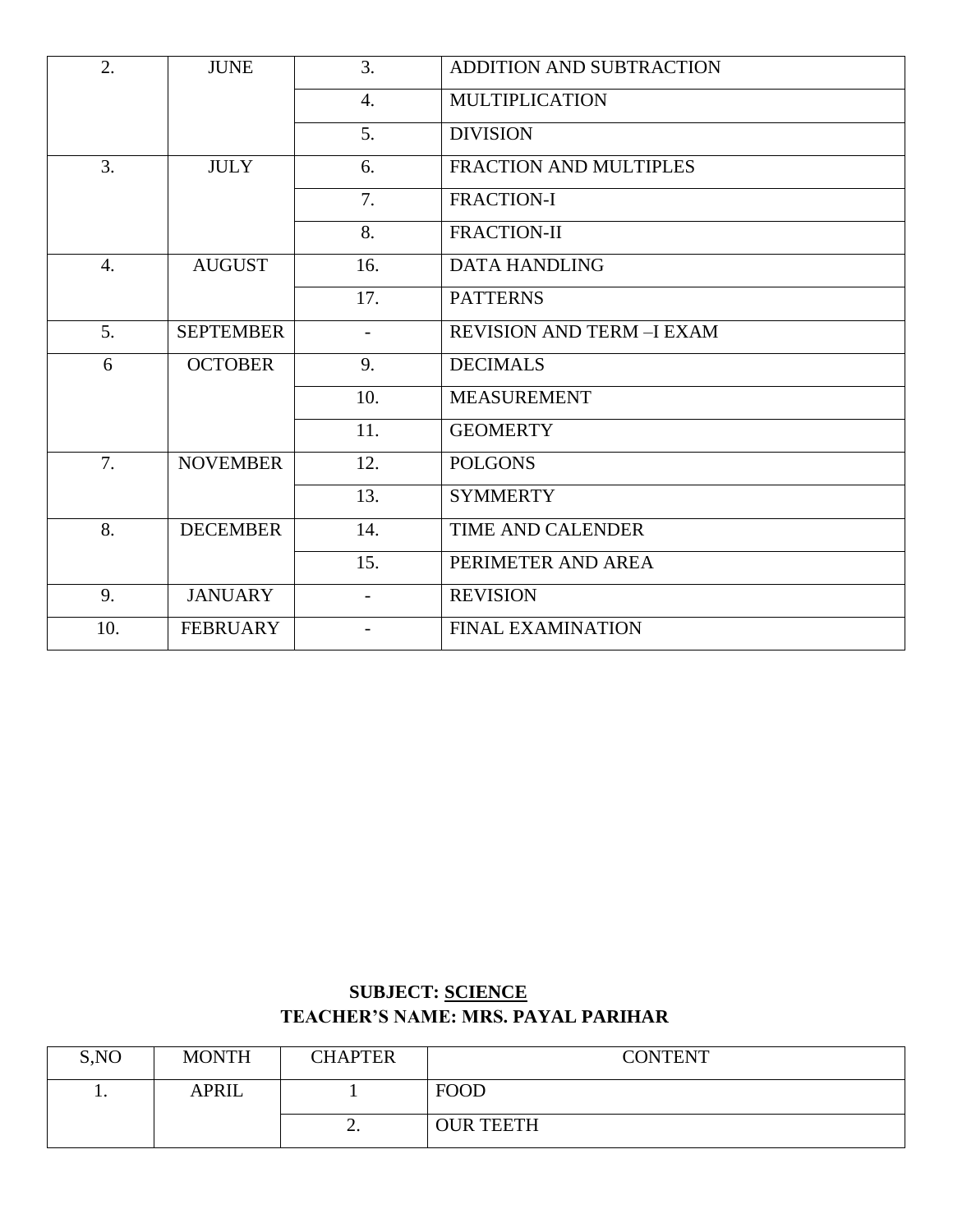| 2.               | <b>JUNE</b>      | 3.                       | <b>BE SAFE</b>                   |
|------------------|------------------|--------------------------|----------------------------------|
|                  |                  | $\overline{4}$           | <b>OUR CLOTHES</b>               |
| 3.               | <b>JULY</b>      | 5.                       | SOLID LIQUID AND GAS             |
|                  |                  | 6.                       | <b>SOIL</b>                      |
|                  |                  | 7.                       | <b>LOOKING AROUND US</b>         |
| $\overline{4}$ . | <b>AUGUST</b>    | 8.                       | PLANTS ADAPTAION                 |
|                  |                  | 9                        | REPRODUCTION OF ANIMALS          |
| 5.               | <b>SEPTEMBER</b> | $\overline{\phantom{a}}$ | <b>REVISION AND TERM -I EXAM</b> |
| 6                | <b>OCTOBER</b>   | 10.                      | <b>ADAPTATION IN ANIMALS</b>     |
|                  |                  | 11.                      | FORCE, WORK AND ENERGY           |
|                  |                  | 12.                      | <b>WATER AND ITS FORMS</b>       |
|                  |                  | 13.                      | <b>AIR AND WATER</b>             |
| 7.               | <b>NOVEMBER</b>  | 14.                      | <b>OUR SOLAR SYSTEM</b>          |
|                  |                  | 15.                      | TAKING CARE OF ENVIRONMENT       |
| 9.               | <b>DEC-JAN</b>   |                          | <b>REVISION</b>                  |
| 10.              | <b>FEBRUARY</b>  |                          | <b>FINAL EXAMINATION</b>         |

### **SUBJECT: SOCIAL STUDIES TEACHER'S NAME: MRS. TAZEEN SIDDIQUI**

| S.NO | <b>MONTH</b> | <b>CHAPTER</b> | <b>CONTENT</b>                                       |
|------|--------------|----------------|------------------------------------------------------|
|      | <b>APRIL</b> | 16             | <b>OUR MOTHERLAND</b><br>INDIA- MUNICIPAL COMMITTEES |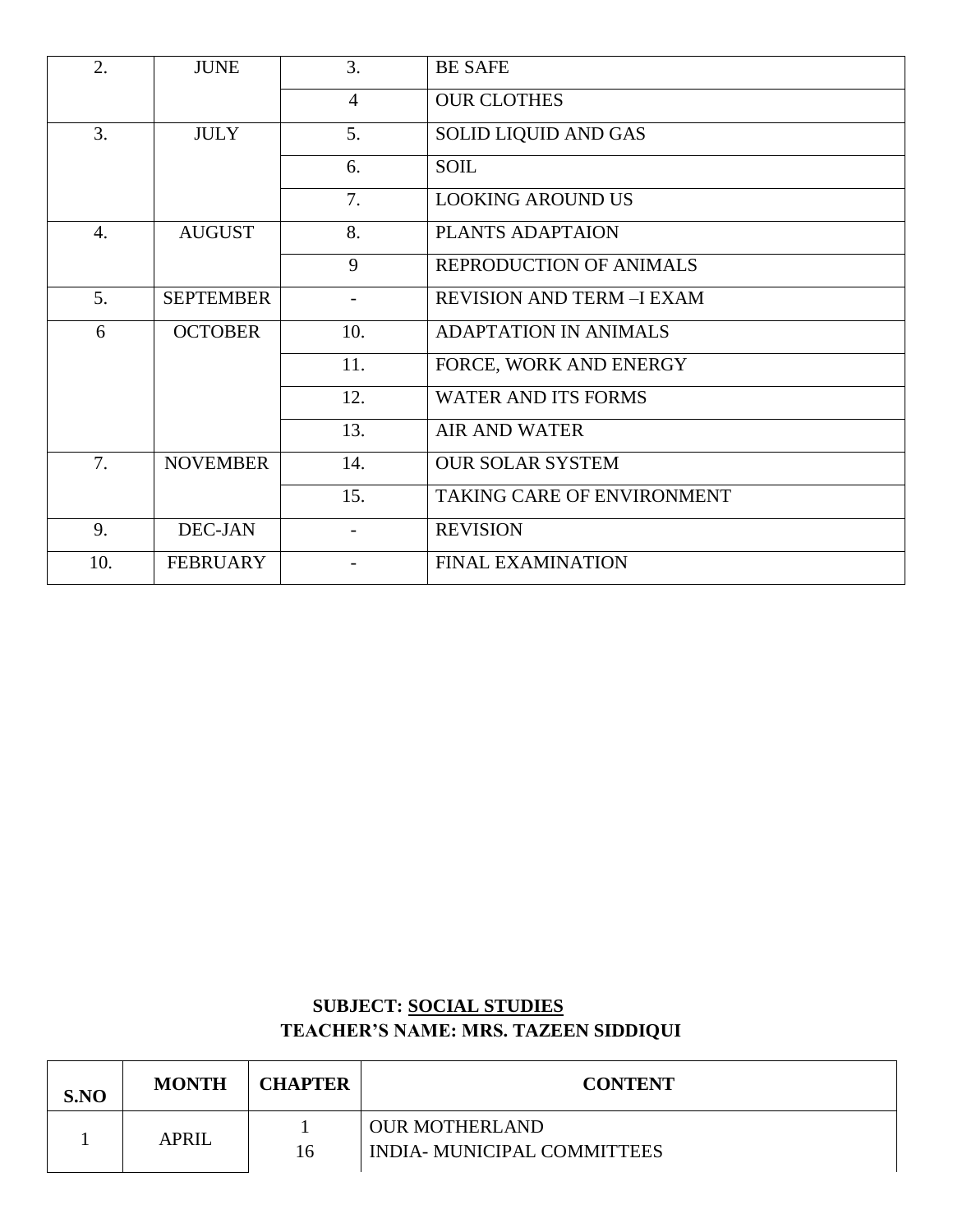|                |                  | 17             | <b>INDIA-OUR RIGHTS AND DUTIES</b>          |
|----------------|------------------|----------------|---------------------------------------------|
|                |                  |                |                                             |
| 2              | <b>JUNE</b>      | 2              | THE NORTHERN MOUNTAINS                      |
|                |                  | 3              | THE NORTHERN PLAINS                         |
|                |                  | $\overline{4}$ | <b>WESTERN DESERT</b>                       |
| 3              | <b>JULY</b>      | $\mathfrak{S}$ | <b>SOUTHERN PLATEAU</b>                     |
|                |                  | 6              | <b>COASTAL PLAINS AND ISLANDS</b>           |
|                |                  | $\tau$         | THE CLIMATIC CONDITIONS                     |
| $\overline{4}$ | <b>AUGUST</b>    | 8              | <b>FORESTS AND WILDLIFE</b>                 |
|                |                  | 9              | <b>INDIA TYPES OF SOIL</b>                  |
|                |                  | 19             | THE NATIONAL SYMBOLS                        |
| 5              | <b>SEPTEMBER</b> | 20             | THEY ENRICHED OUR THOUGHTS                  |
|                |                  |                | REVISION AND FIRST TERM EXAMINATION         |
|                |                  | 10             | <b>INDIA- WATER REASOURCES</b>              |
| 6              | <b>OCTOBER</b>   | 11             | <b>INDIA- MINERAL RESOURCES</b>             |
|                |                  | 12             | <b>INDIA-HUMAN RESOURCES</b>                |
|                |                  | 13             | <b>INDIA- AGRICULTURE</b>                   |
|                |                  | 14             | <b>INDIA- INDUSTRIES</b>                    |
| $\tau$         | <b>NOVEMBER</b>  | 15             | INDIA- MEANS OF TRANSPORT AND COMMUNICATION |
|                |                  | 18             | <b>INDIA- OUR RICH HERITAGE</b>             |

#### **SUBJECT: COMPUTER TEACHER'S NAME: MS. CHAMANPREET KAUR**

| S.NO | <b>MONTH</b> | <b>CHAPTER</b> | <b>CONTENT</b> |
|------|--------------|----------------|----------------|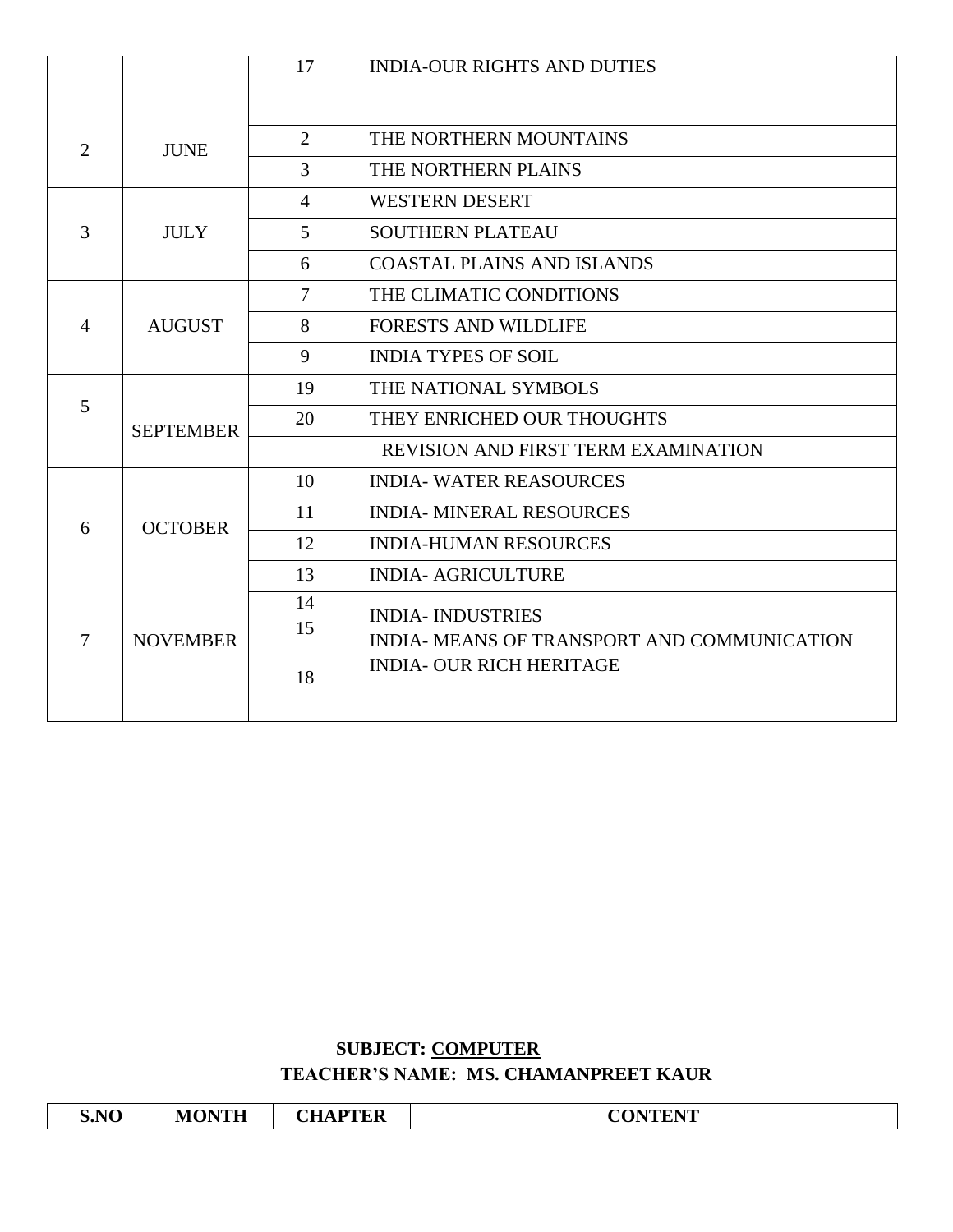| 1                       | <b>APRIL</b>     |                | <b>EVOLUTION OF COMPUTERS</b>                                     |
|-------------------------|------------------|----------------|-------------------------------------------------------------------|
| $\mathbf{2}$            | <b>JUNE</b>      | $\overline{2}$ | PRESONALIZING WINDOWS 7                                           |
| $\overline{\mathbf{3}}$ | <b>JULY</b>      | 3              | KNOW ABOUT COMPUTER VIRUSES                                       |
|                         |                  | 4              | <b>EDITING IN MS WORD 2010</b>                                    |
| 4                       | <b>AUGUST</b>    | 5              | <b>FORMATTING IN MS WORD 2010</b>                                 |
| 5                       | <b>SEPTEMBER</b> |                | <b>REVISION</b>                                                   |
| 6                       | <b>OCTOBER</b>   | 6<br>7         | <b>INTRODUCTION TO MS POWERPOINT 2010</b><br><b>LOGO COMMANDS</b> |
| 7                       | <b>NOVEMBER</b>  | 8<br>9         | <b>INTRODUCTION TO SCRATCH</b><br><b>INTRODUCTION TO INTERNET</b> |
| 8                       | DEC-JAN          |                | <b>REVISION</b>                                                   |

|      | <b>CLASS: IV</b>                         |  |  |  |  |
|------|------------------------------------------|--|--|--|--|
|      | <b>SUBJECT:MUSIC</b>                     |  |  |  |  |
|      | <b>TEACHER'S NAME: MS. ANUSHA SHARMA</b> |  |  |  |  |
| S.NO | <b>MONTHS</b>                            |  |  |  |  |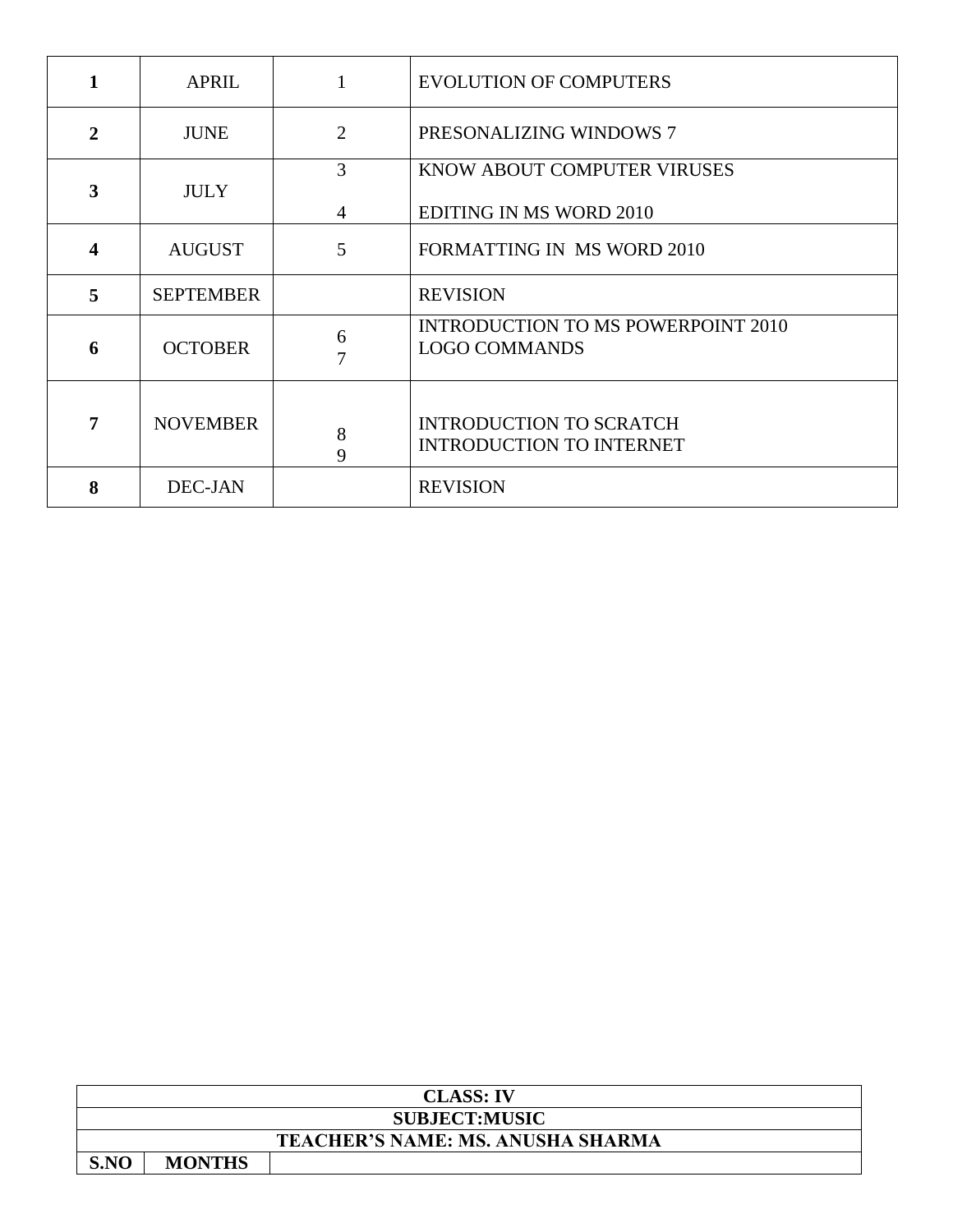|                |                  | <b>CONTENTS</b>                        |
|----------------|------------------|----------------------------------------|
| 1              | <b>MARCH</b>     | ITNI SHAKTI HAME DENA DATA.            |
| $\overline{2}$ | <b>APRIL</b>     | SARGAM GEET                            |
| 3              | <b>JUNE</b>      | ALANKAR NO 1,2                         |
| $\overline{4}$ | <b>JULY</b>      | <b>WELCOME SONG</b>                    |
| 5              | <b>AUGUST</b>    | <b>TERI HAI JAMI PRAYER</b>            |
| 6              | <b>SEPTEMBER</b> | <b>GEETO KI MALA ME SARGAM HAI HUM</b> |
| $\overline{7}$ | <b>OCTOBER</b>   | PETRIOTIC SONG                         |
| 8              | <b>NOVEMBER</b>  | WELCOME SONG (MAN KI VEENA ME GUNJI)   |
| 9              | <b>DECEMBER</b>  | SARASWATI VANDNA                       |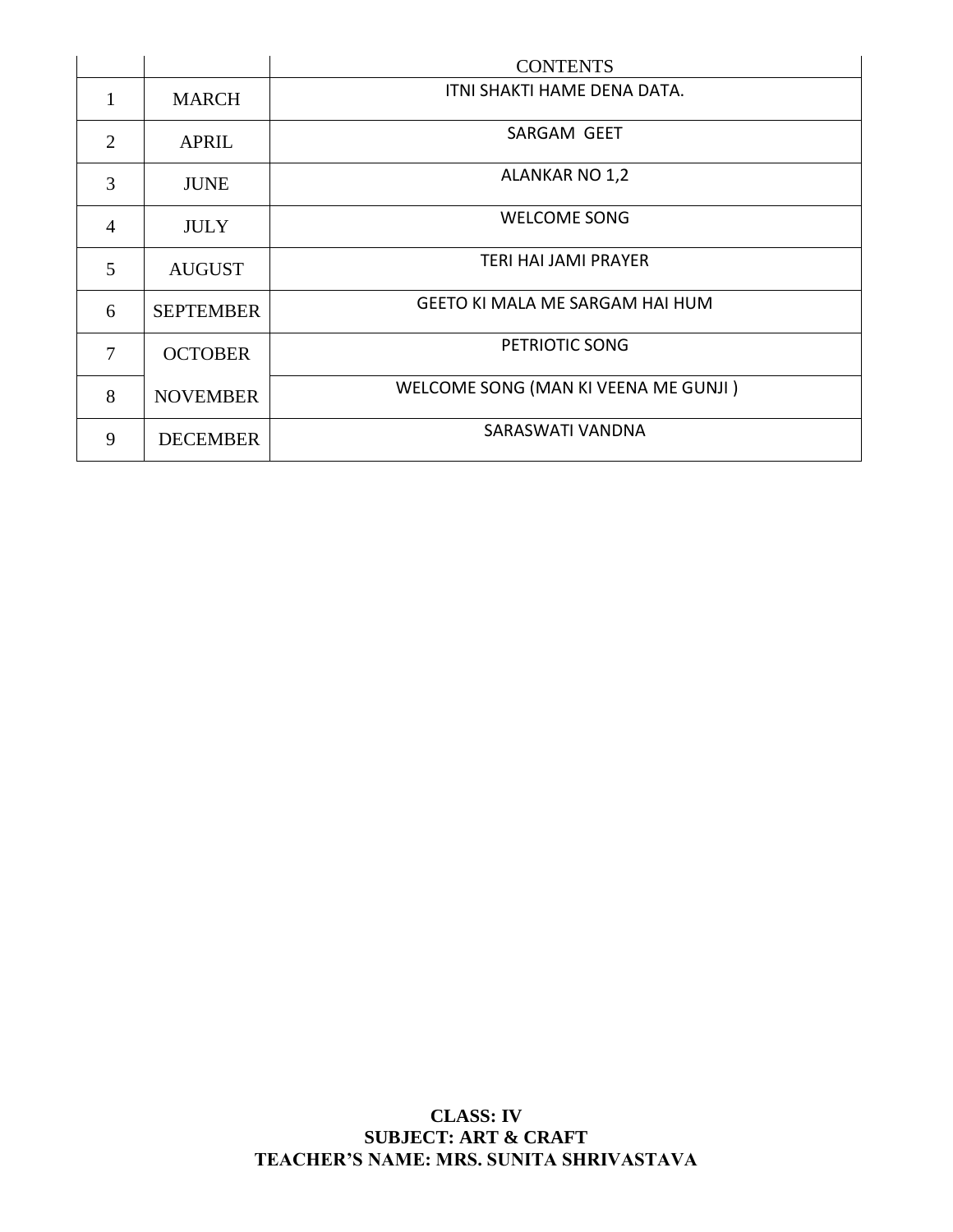| S.NO           | <b>MONTHS</b>    | <b>CHAPTER</b>                                                                                                            | <b>CONTENT</b>          |
|----------------|------------------|---------------------------------------------------------------------------------------------------------------------------|-------------------------|
| $\mathbf{1}$   | <b>MARCH</b>     | MITHOO THE PARROT<br><b>DESIGNER UMBRELLAS</b><br><b>FISH BONES</b>                                                       | PAGE NO. -3, 4, 5       |
| $\overline{2}$ | <b>APRIL</b>     | THE WATER DRAGON<br>THE HUNGRY RAT<br><b>NATURE'S BEAUTY</b><br><b>HAPPY JANMASTHMI</b><br><b>BLACK PEOPLE- AFRICAN'S</b> | PAGE NO.-6, 7,8,9,10    |
| 3              | <b>JUNE</b>      | <b>REINDEER</b><br><b>TREE PLANTATION</b><br>UNITY IN DIVERSITY<br><b>RANGOLI</b>                                         | PAGE NO.-11, 12, 13, 14 |
| $\overline{4}$ | <b>JULY</b>      | <b>PELICAN</b><br><b>HOW TO DRAW?</b><br><b>LITTLE DROPS OF RAIN</b><br>THE ZOO GATE                                      | PAGE NO. 15, 16, 17, 18 |
| 5              | <b>AUGUST</b>    | <b>STENCIL MASK</b><br><b>STENCIL</b><br><b>STENCIL ART</b>                                                               | PAGE NO. 20,21,23       |
| 6              | <b>SEPTEMBER</b> | <b>ALPHABET DRAWING</b><br><b>HAPPY DUSSHERA</b><br>PLANT TREE, SAVE EARTH<br><b>ROOSTER</b>                              | PAGE NO. 24,25,26,27    |
| $\tau$         | <b>OCTOBER</b>   | FORT OF INDIA<br>PLAY THE FOOTBALL<br><b>BIG FISH</b><br><b>MONKEY &amp; HAT</b><br>DESIGNER ELEPHANT                     | PAGE NO. 28,29,30,31,32 |
| 8              | <b>NOVEMBER</b>  | <b>RANGOLI</b><br><b>STOP CUTTING TREE</b><br><b>MY LITTLE FAIRY</b>                                                      | PAGE NO. 33,34,35       |
| 9              | <b>DECEMBER</b>  | THE PENGUIN<br><b>NATURE'S BEAUTY</b><br><b>AQUARIUM</b><br><b>MERRY CHRISTMAS</b><br>THE TULIP GARDEN                    | PAGE NO. 36,37,38,39,40 |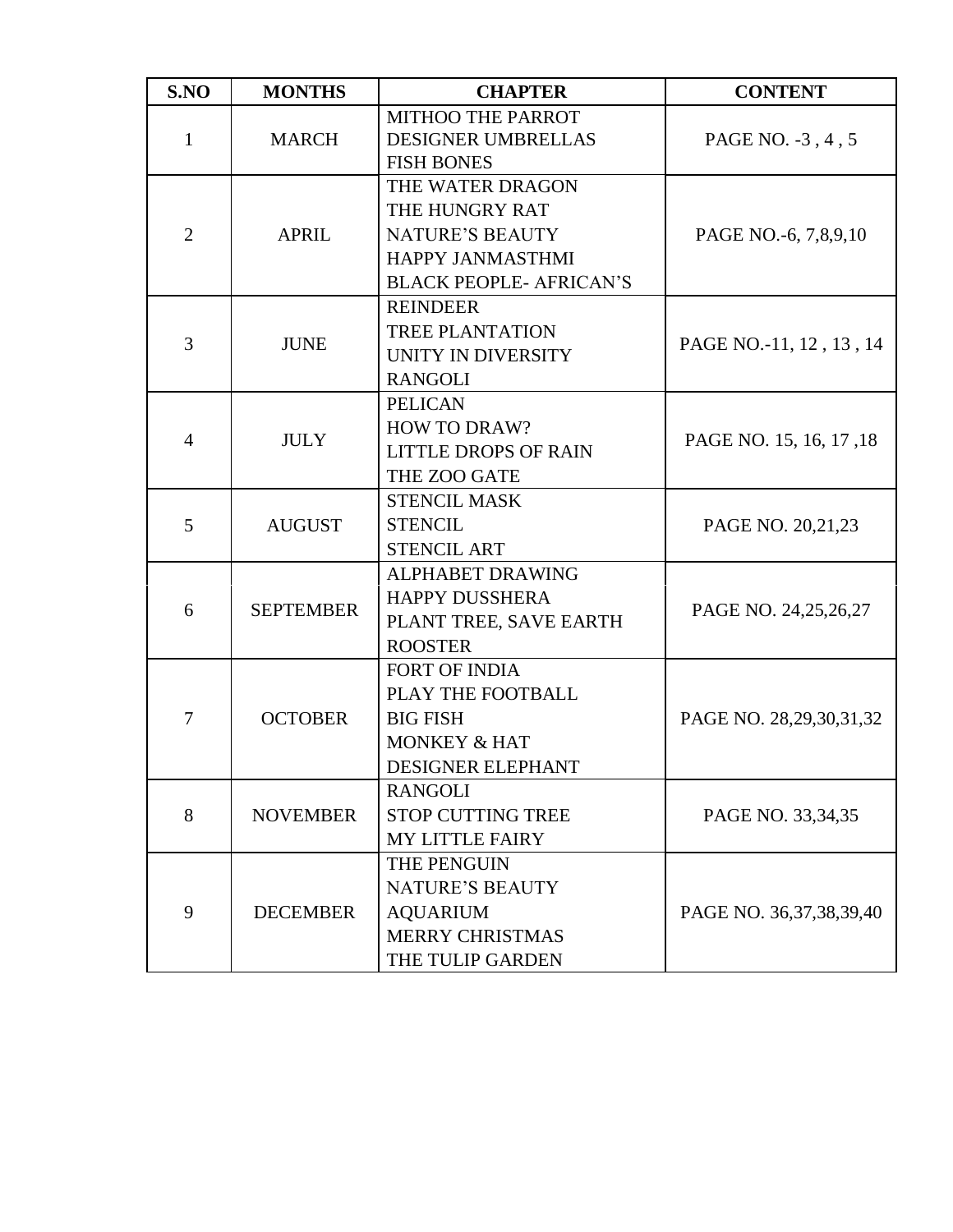| <b>CLASS: IV</b>                       |                  |                                                                                                                          |  |  |  |
|----------------------------------------|------------------|--------------------------------------------------------------------------------------------------------------------------|--|--|--|
| <b>SUBJECT:DANCE</b>                   |                  |                                                                                                                          |  |  |  |
| TEACHER'S NAME: MR. BHASKAR SHRIVASTAV |                  |                                                                                                                          |  |  |  |
| S.NO                                   | <b>MONTHS</b>    | <b>CONTENTS</b>                                                                                                          |  |  |  |
| $\mathbf{1}$                           | <b>MARCH</b>     | BASIC COURSE (WESTERN, BOLLYWOOD, HIP HOP)<br><b>BASIC STRETCHING</b><br><b>BASIC STEPS</b><br><b>BASIC CHOREOGRAPHY</b> |  |  |  |
| $\overline{2}$                         | <b>APRIL</b>     | PARTS OF HIP HOP CULTURE<br><b>DANCE</b><br><b>MUSIC</b><br><b>GRAFFITTI</b><br><b>RAP</b>                               |  |  |  |
| 3                                      | <b>JUNE</b>      | <b>CONTEMPORARY</b><br>REVISION OF ALL PREVIOUS CHOREOGRAPHIES AND BASICSTEPS<br>NEW WESTERN CHOREOGRAPHY                |  |  |  |
| 5                                      | <b>JULY</b>      | <b>INDIAN DANCE FORMS (CLASSICAL AND FOLK)</b><br><b>FOLK DANCE</b><br><b>STYLES OF FOLK DANCE</b>                       |  |  |  |
| 6                                      | <b>AUGUST</b>    | <b>INTERMIDIATE COURSE</b><br><b>INTERMIDIATE STEPS</b><br>CHOREOGRAPHY ON PARTIOTIC SONG                                |  |  |  |
| $\overline{7}$                         | <b>SEPTEMBER</b> | <b>PROP WORK</b><br><b>HOW TO USE PROPS</b><br><b>CHOREOGRAPHY USING PROPS</b>                                           |  |  |  |
| 8                                      | <b>OCTOBER</b>   | <b>FREESTYLE</b><br><b>HOW TO FREESTYLE</b>                                                                              |  |  |  |